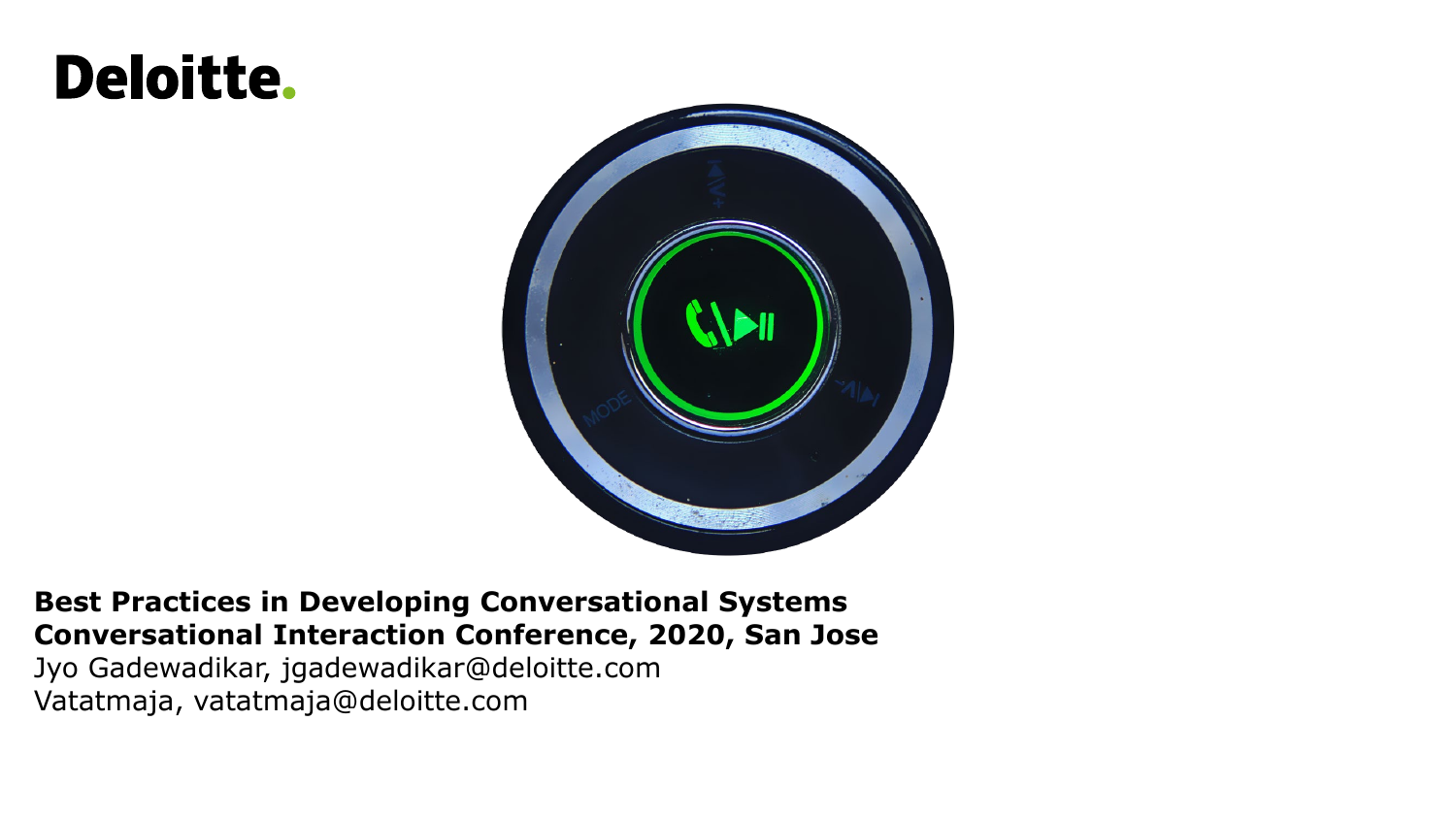## Key Takeaways –

I. To create an Engaging User Experience for achieving a great degree of Containment in Voice Virtual Assistants with interaction that mimics a Human Conversational Style, remains a progressive area of research and currently a big challenge.

II. In this document we present some of the critical Actionable Leading Design Practices for Complex Conversational Systems.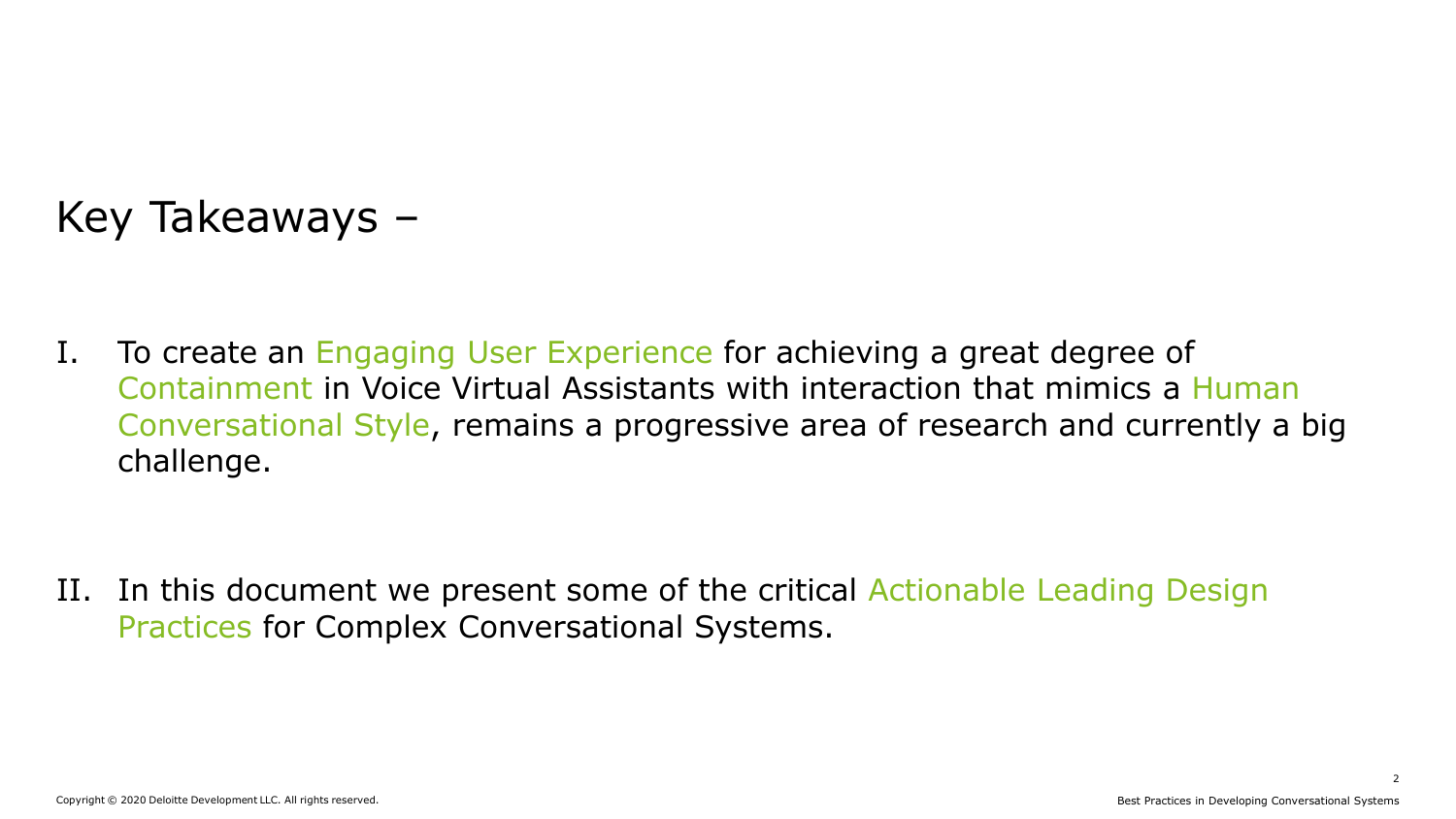#### **How to make Virtual Assistants Conversational**

Selected Design techniques and user experience practices for complex conversational systems



User Experience and Leading Design Practices extensively focus on actionable methods/process, techniques and procedure to make the conversation approach 'natural' style.

#### **Design Call Flow**

- − AI driven call listening and variation capture
- − Stochastic call flow design

#### **Customize based on Context**

- − Utterance Collection = *f* (Machine Learning + Crowdsourcing)
- <sup>−</sup> Customized Response = *<sup>f</sup>* (Sentiment + Intent + Preferences)

### **Select Vendor/Technology**

- − Feature and Functionality Evaluation
- − Non-Functional Evaluation

#### **Develop, and Train/Test/Tune Iteratively**

− Continuously Improve

3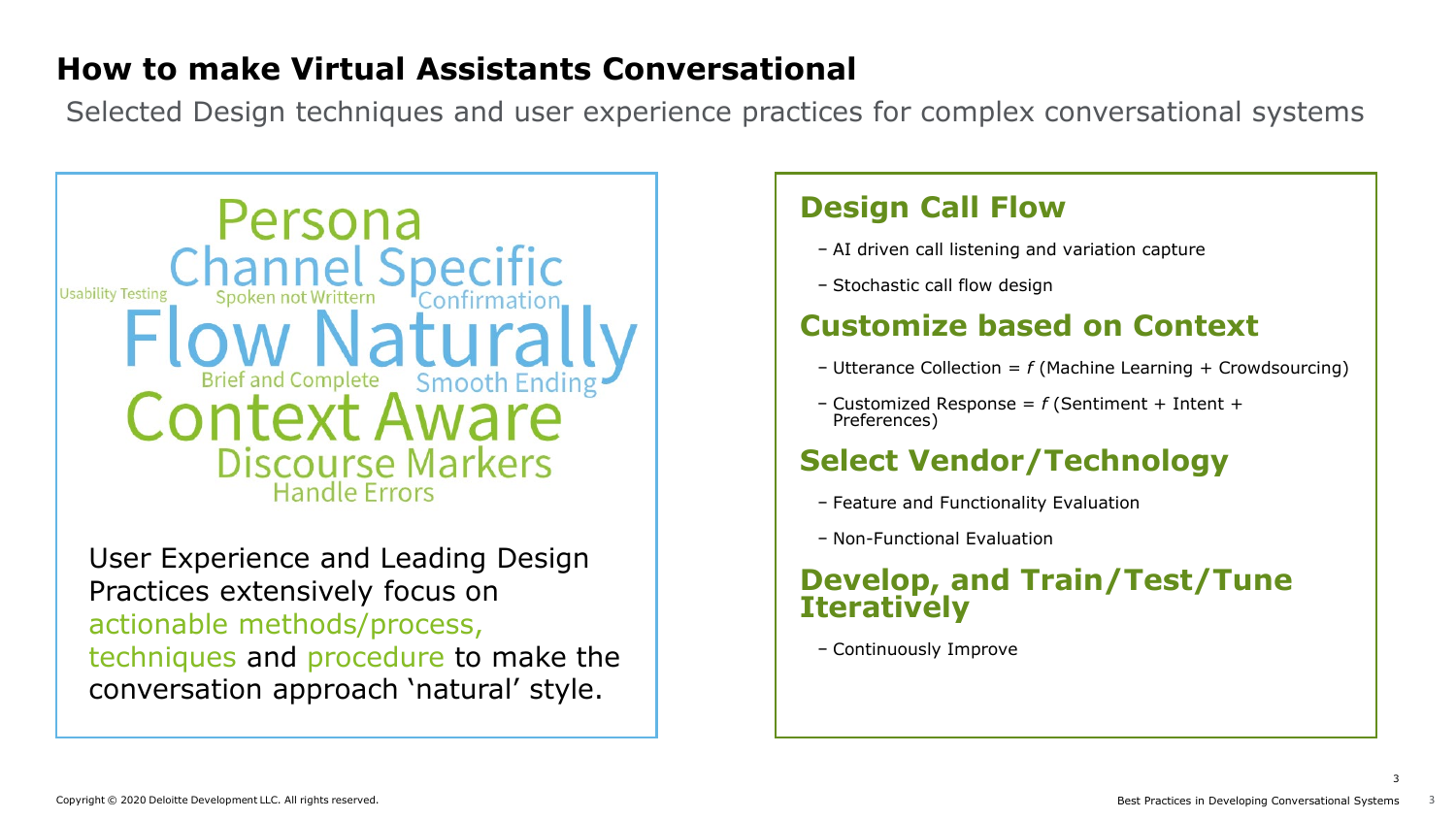### **Call Listening and Variation Capture**

Methods to design product are critical initial steps

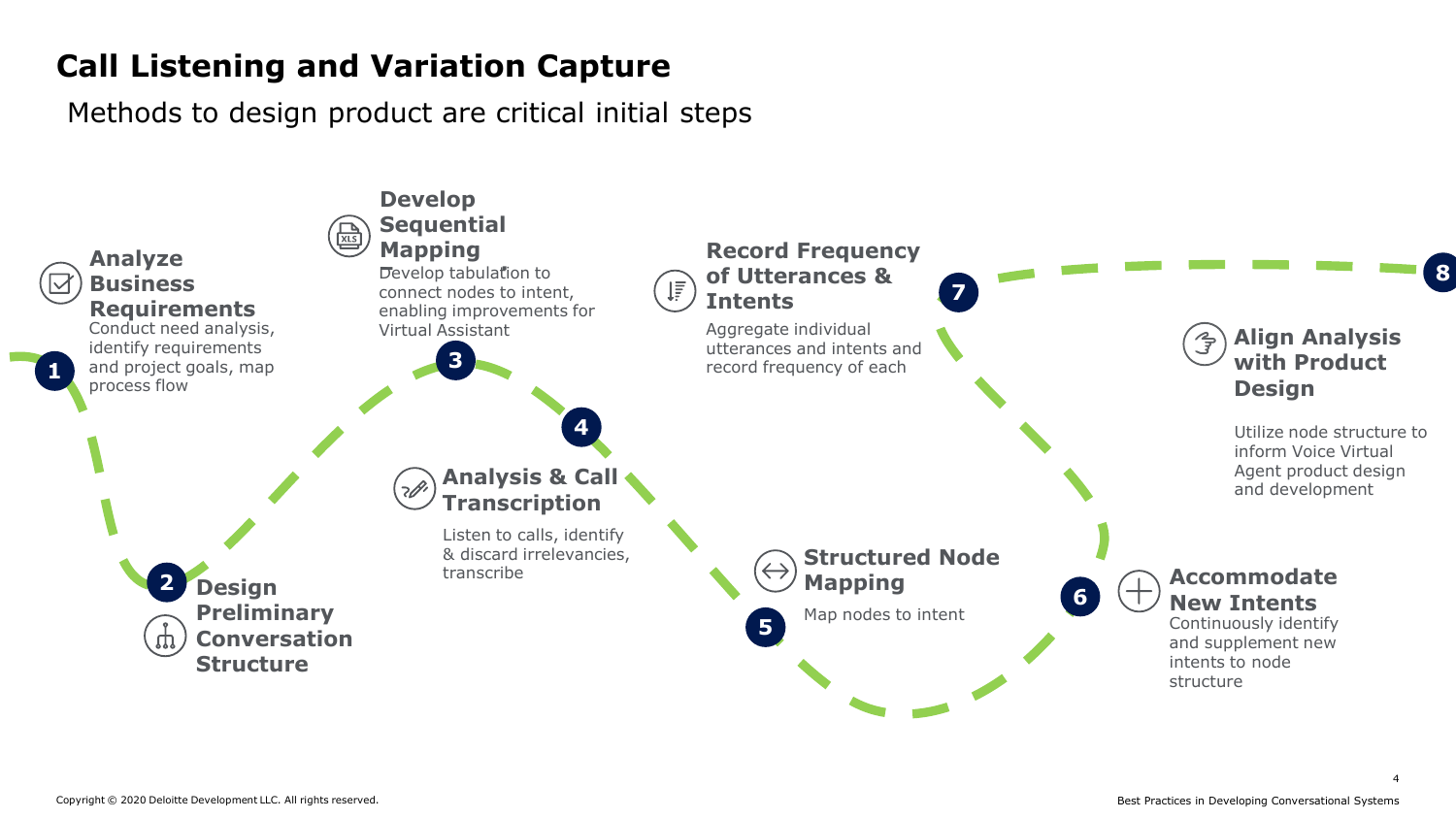### **Stochastic Call Flow**

True Human Conversations are varied hence designing a conversation shall not be straightforward or linear

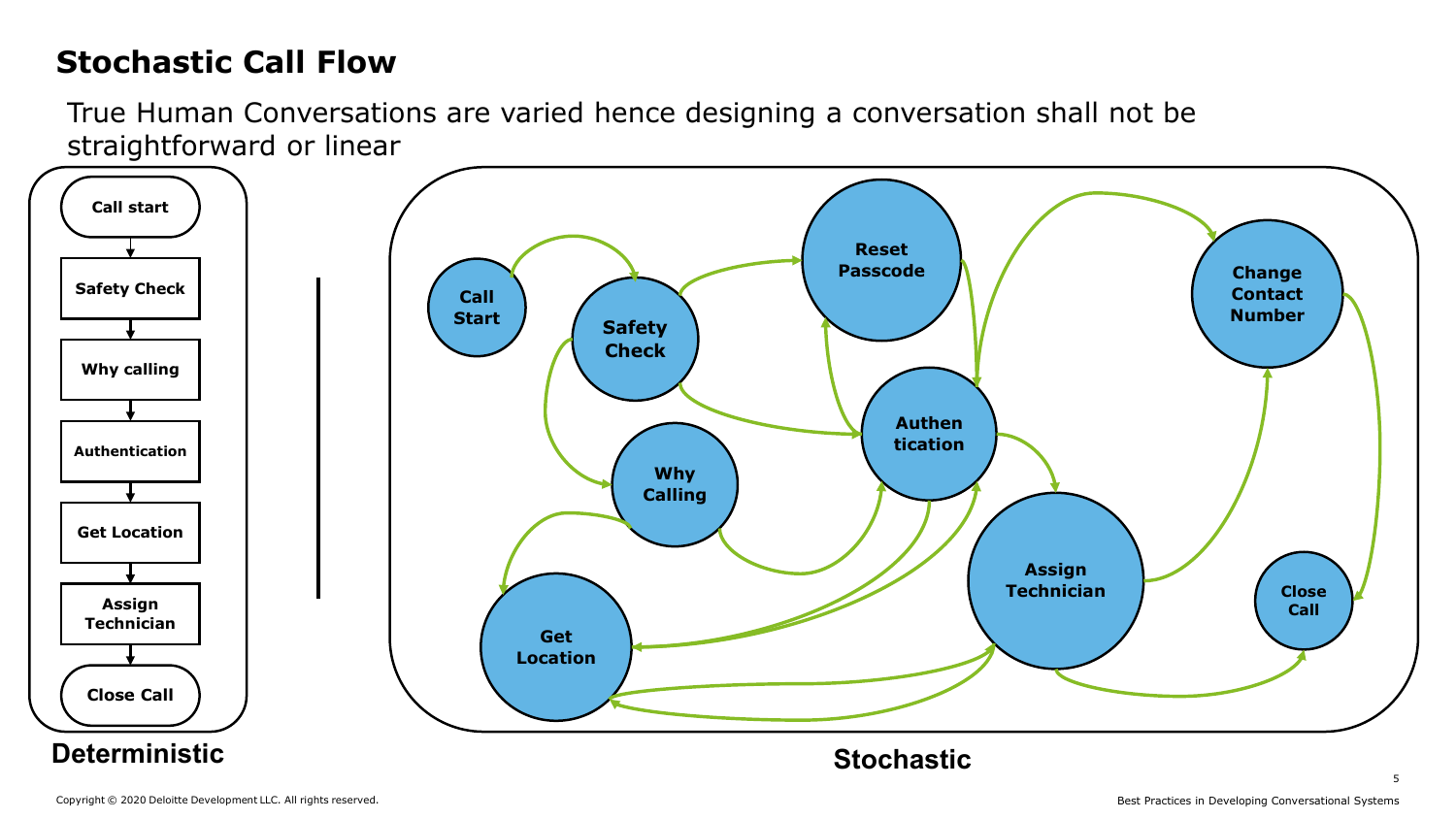#### **Utterance Collection – Machine Learning**

A representative set of training data is crucial in helping NLP engines understand

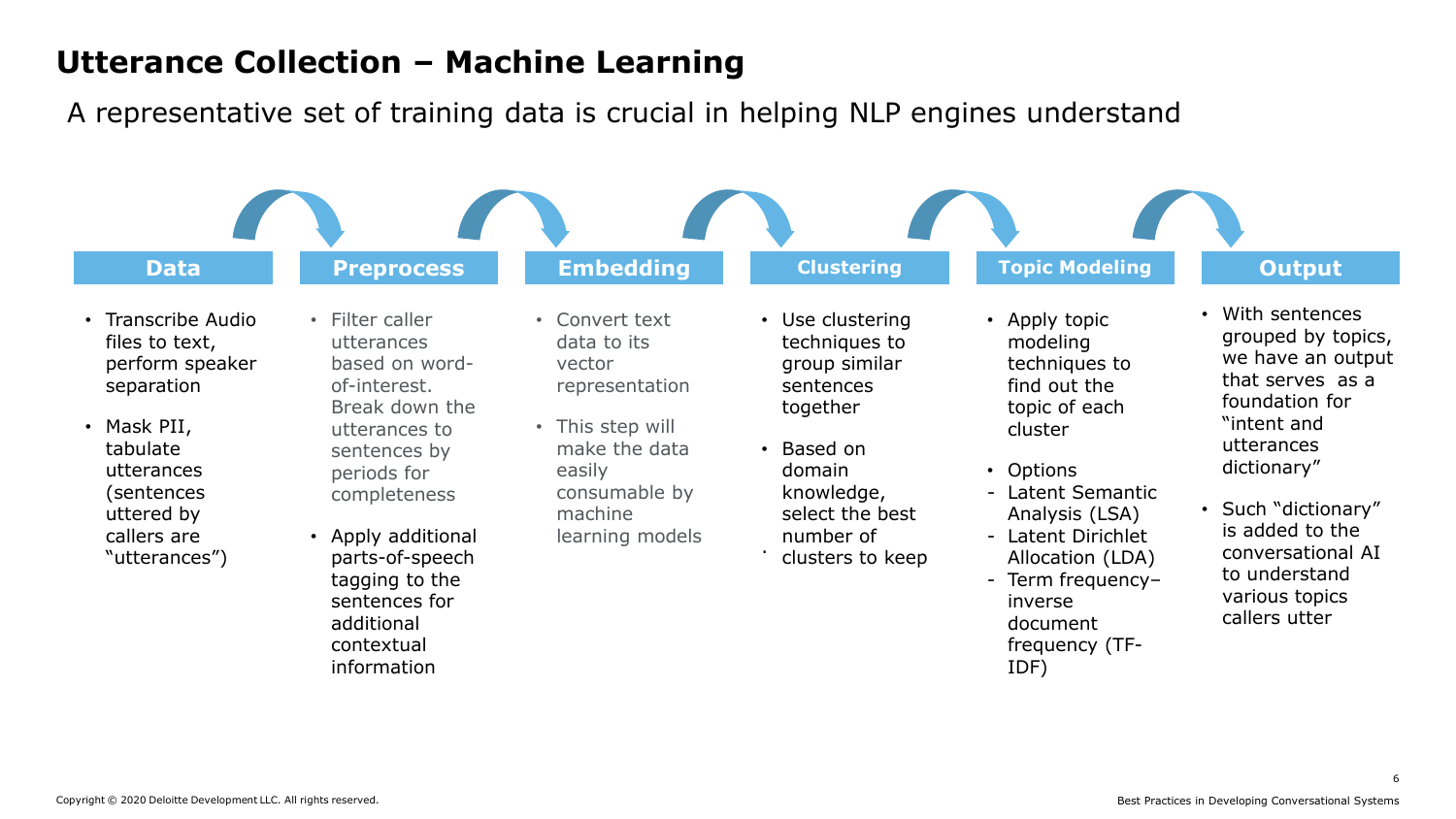### **Utterance Collection – Crowdsourcing**

Populate utterances to enhance base natural language understanding engine

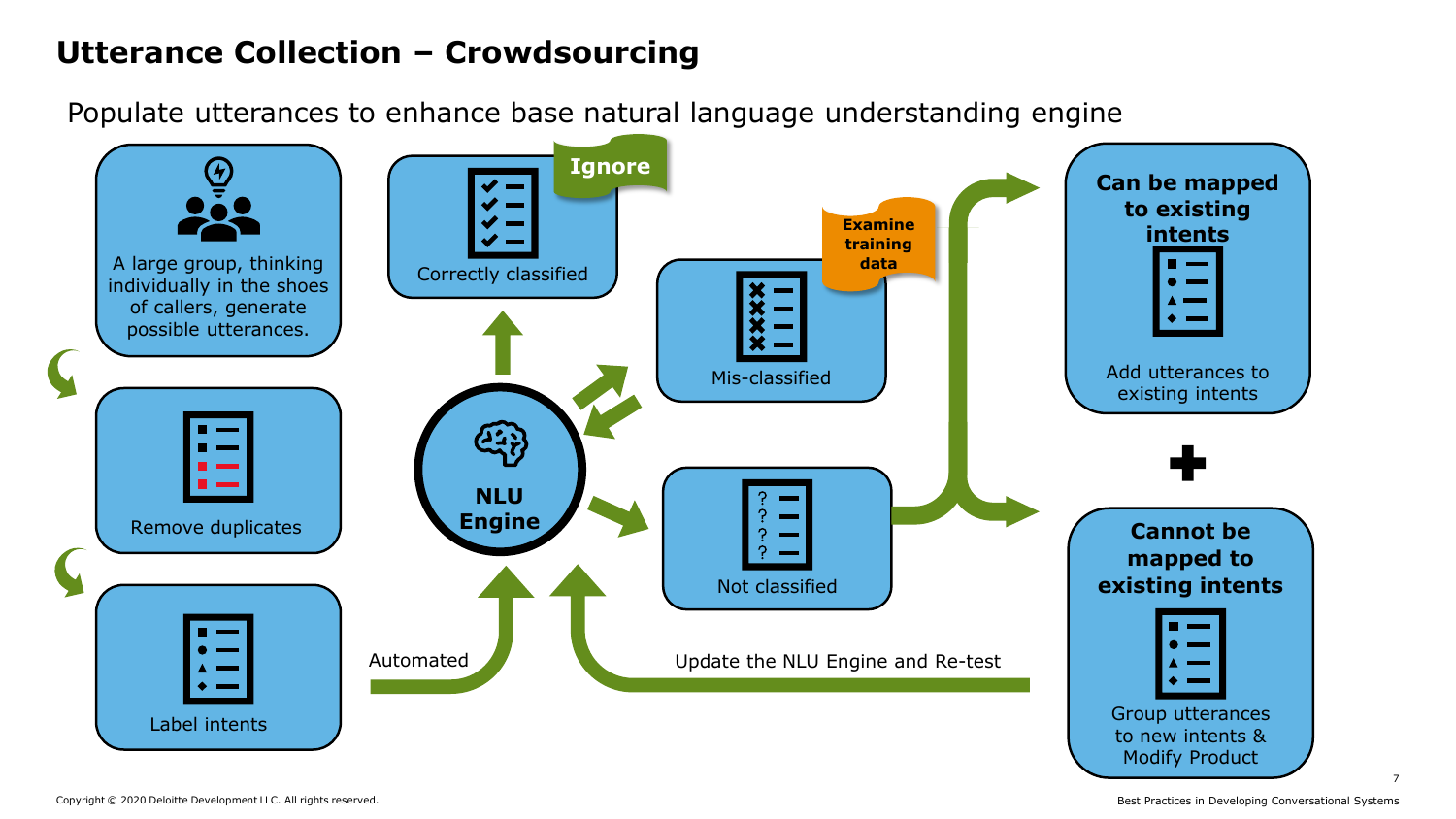### **Customize Responses – f(Sentiment + Intent + Preferences)**

#### Ability to be empathetic is critical

| "I would like to reschedule my flight."                                         | Sad<br>Anxiety                   |
|---------------------------------------------------------------------------------|----------------------------------|
| "I just broke up with my girlfriend I'm<br>rebooking my flight to leave early." | <b>Neutral</b><br>Sad<br>Anxiety |
| "My flight was canceled but I have an<br>important meeting to get to."          | <b>Neutral</b><br>Sad<br>Anxiety |

Caller's Intent: Reschedule an airline ticket



Neutral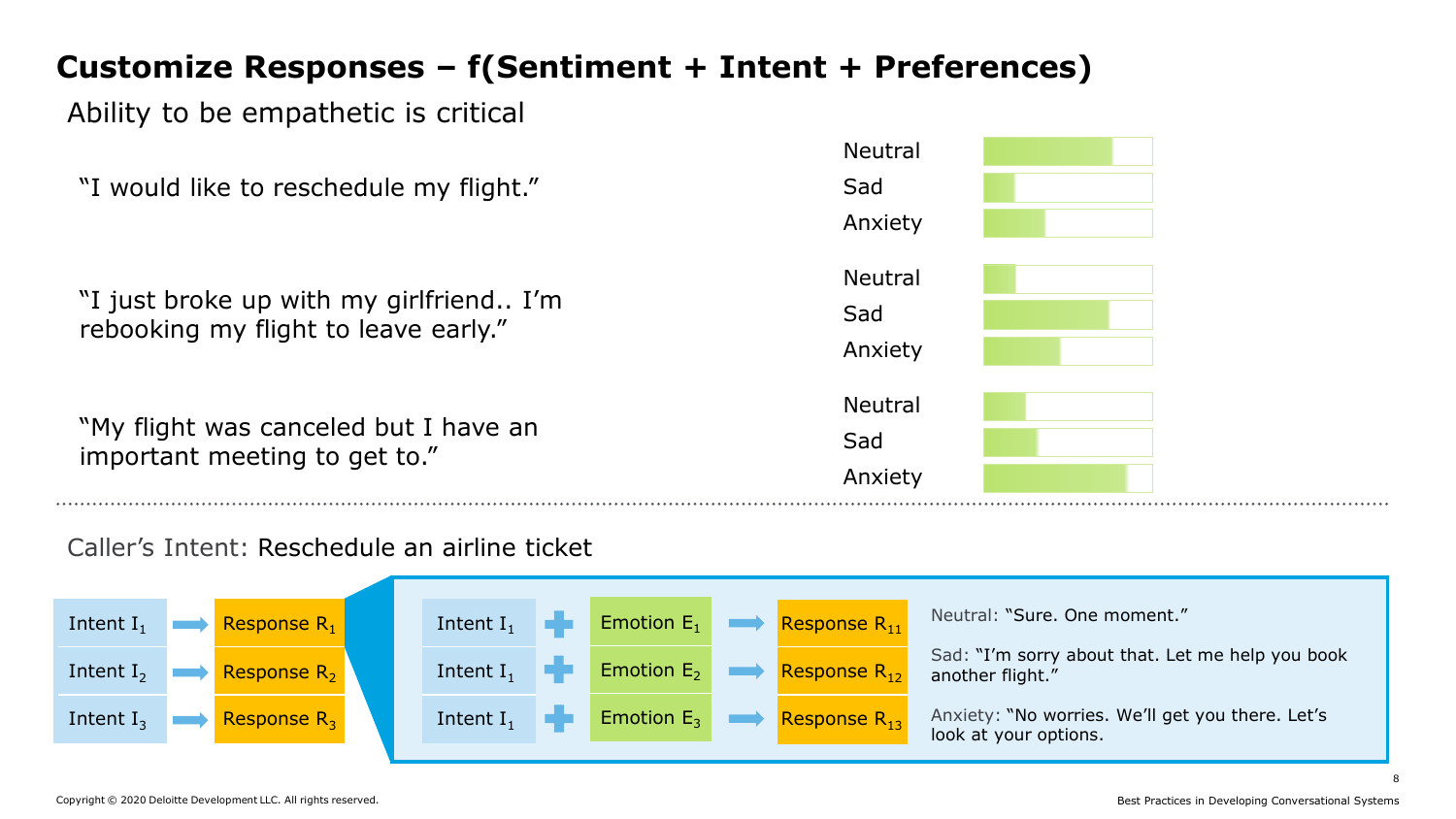### **Select Vendor/Technology**

#### Features' Evaluation

| <b>Category</b>    | <b>Feature</b>                 | Vendor 1 | <b>Vendor 2</b> | <b>Vendor 3</b> | Vendor 4 |
|--------------------|--------------------------------|----------|-----------------|-----------------|----------|
| Channel            | Telephonic Integration         |          |                 |                 |          |
|                    | Omni-channel Experience        |          |                 |                 |          |
| Voice              | Speech-to-Text                 |          |                 |                 |          |
|                    | Text-to-Speech                 |          |                 |                 |          |
|                    | <b>SSML</b>                    |          |                 |                 |          |
|                    | Speaker Recognition            |          |                 |                 |          |
| AI Engine          | Intent Recognition and Mapping |          |                 |                 |          |
|                    | Entity Extraction              |          |                 |                 |          |
|                    | Dialogue Management            |          |                 |                 |          |
|                    | Context Management             |          |                 |                 |          |
|                    | Agent Training                 |          |                 |                 |          |
|                    | Agent Testing                  |          |                 |                 |          |
|                    | Fallback Intent                |          |                 |                 |          |
|                    | Sentiment Analysis             |          |                 |                 |          |
|                    | Multilingual                   |          |                 |                 |          |
|                    | Pre-built Agents               |          |                 |                 |          |
|                    | Small Talk                     |          |                 |                 |          |
| System Integration | Serverless Backend             |          |                 |                 |          |
|                    | Knowledge Extension            |          |                 |                 |          |
| Other              | Security                       |          |                 |                 |          |
|                    | Monitoring & Reporting         |          |                 |                 |          |
|                    | Hand-off to Human Agent        |          |                 |                 |          |

#### **Differentiated Standard Developing**

The feature is mature, distinctive from the standard functionality, and ready for production.

The feature has basic capability of fulfilling what is required and can be deployed as part of the Conversational AI system.

Capability not available or related feature is in preview/alpha/beta (Not covered by SLA or ready for production deployment).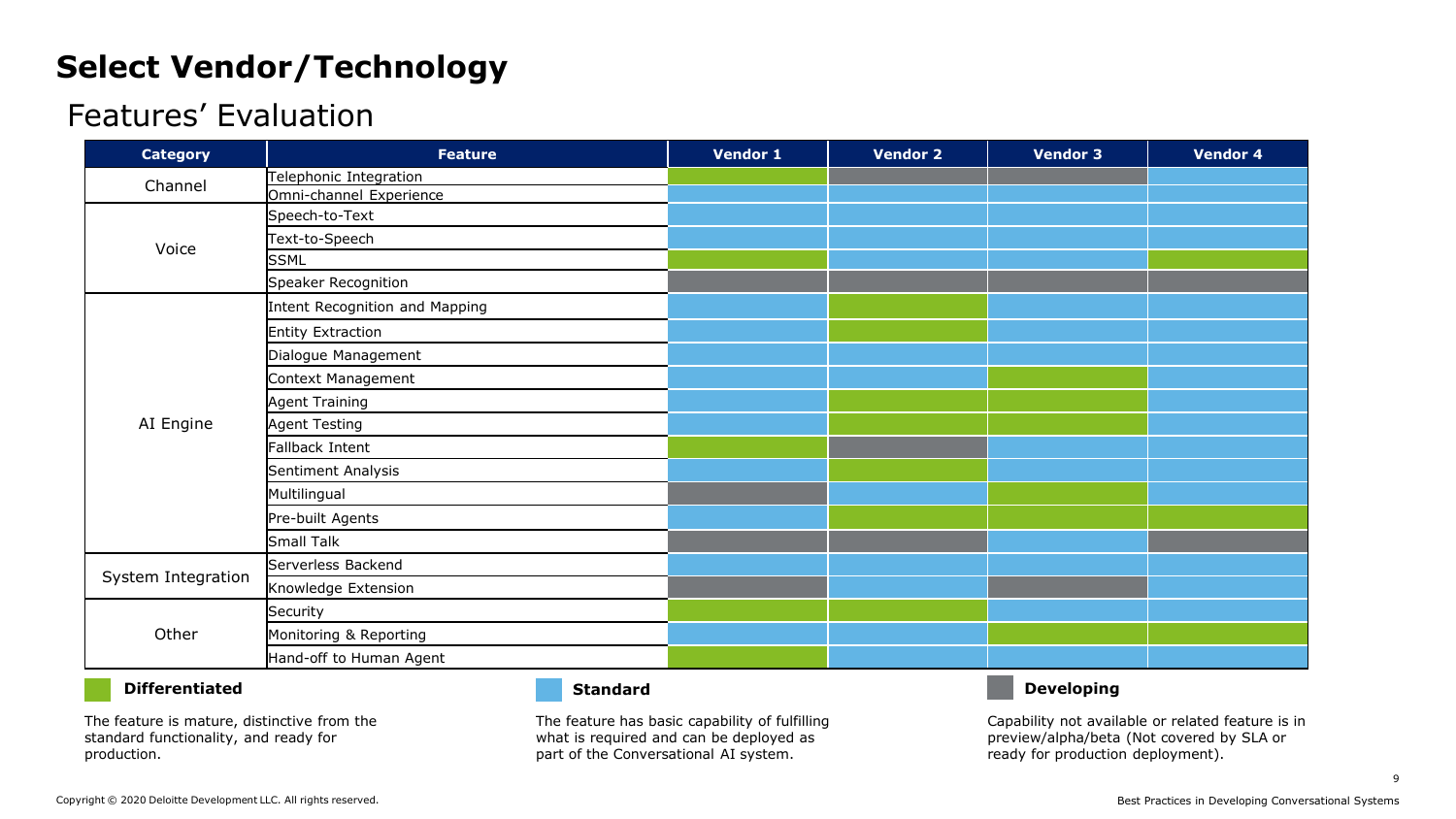#### **Continuous Improvement**